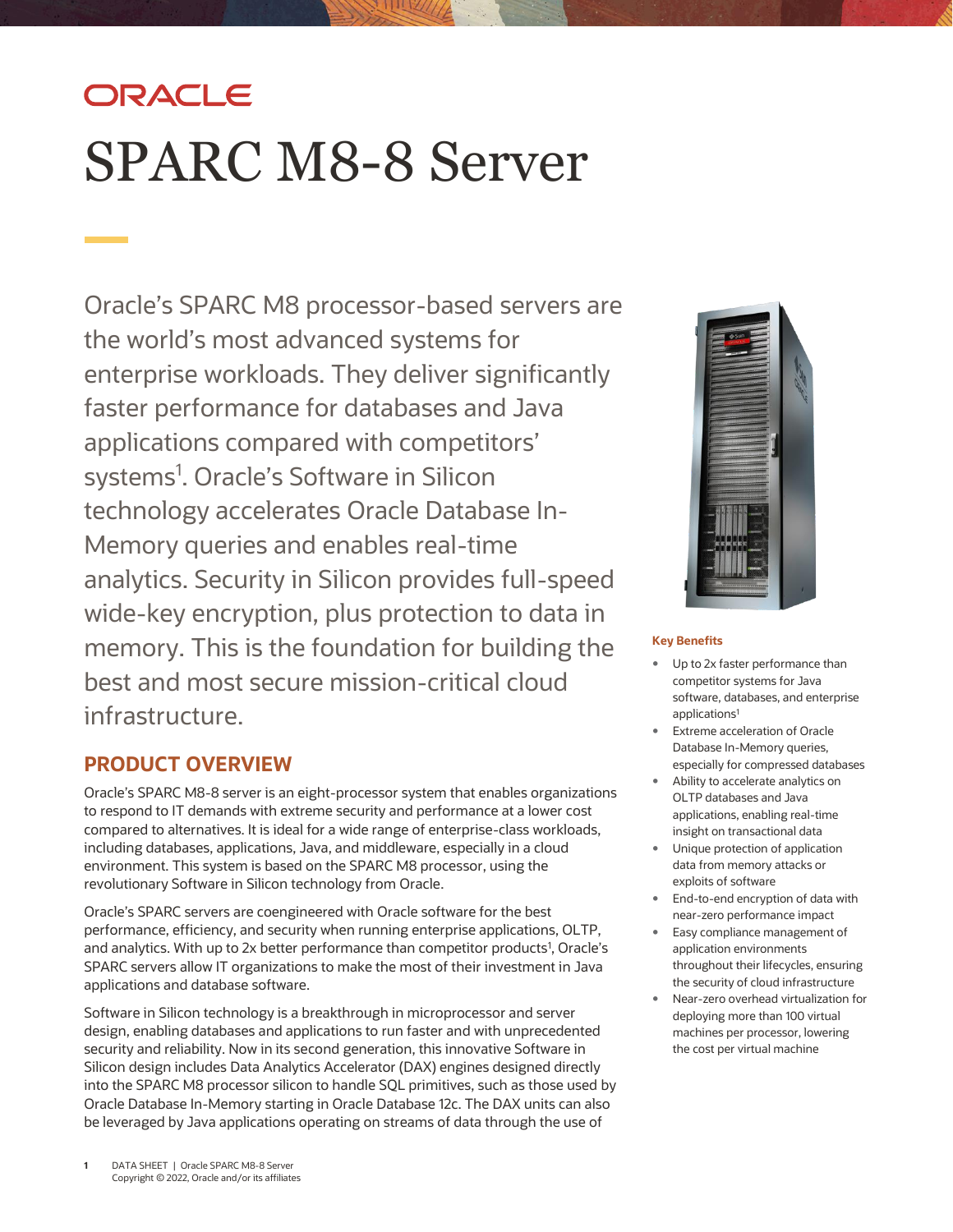open APIs. The accelerators operate on data at full memory speeds, taking advantage of the very high memory bandwidth of the processor. This produces extreme acceleration of in-memory queries and analytics operations while processor cores are freed up to do other useful work. In addition, the ability of the DAX units to handle compressed data on the fly means that larger databases can be kept in memory, or that less server memory needs to be configured for a given database size. Lastly, the SPARC M8 processor introduces Oracle Numbers units, which greatly accelerate Oracle Database operations involving floating point data. Consider the result: you can run fast in-memory analytics on your database, using much less memory than the size of your data, without significantly increasing server utilization rates or affecting your OLTP operations.

The Silicon Secured Memory feature of the SPARC M8 processor provides the capability of detecting and preventing invalid operations on application data, through hardware monitoring of software access to memory. This can stop malware from exploiting software vulnerabilities, such as buffer overflows. The hardware approach of Silicon Secured Memory is much faster than traditional software-based detection tools, meaning that security checks can be done in production without significant impact to performance. In addition, each processor core contains the fastest cryptographic acceleration in the industry, allowing IT organizations to deliver endto-end data encryption and secure transactions with near-zero performance impact. In summary: you can easily activate data protection and encryption security, by default, without additional hardware investment.

Software in Silicon features can be easily integrated with existing applications, during development, testing, and production. Developers can use and validate Software in Silicon features by using Oracle's Software in Silicon open APIs, which are supported by a community of collaboration among developers, engineers, and experts offering resources to help you understand and integrate this revolutionary open technology.

The record-breaking performance of the servers based on the SPARC M8 processor comes from its 32 cores, each of which handles up to 8 threads using unique dynamic threading technology. The processor can dynamically adapt to provide extreme single-thread performance, or it can enable massive throughput by running up to 256 threads. The processor cores are designed to accelerate Java workloads, especially Java 8 applications or later, as well as database operations. Using this efficient design, together with Oracle Solaris virtualization technology with near-zero overhead, a much larger number of virtual machines can be supported on Oracle's SPARC servers compared with Intel® Xeon®–based systems. This results in a significant decrease in the cost per virtual machine.

The technology breakthrough in SPARC servers is enabled by the Oracle Solaris operating system. Oracle Solaris 11 is a secure, integrated, and open platform engineered for large-scale enterprise cloud environments with unique optimization for Oracle Database, middleware, and application deployments. Security can be easily set up and enabled by default, while single-step patching and immutable zones allow compliance to be maintained with simplicity.

You can create complete application software stacks, lock them securely, deploy them in a cloud, and update them in a single step, all while maintaining compliance and easily generating audit reports. Oracle Solaris 11 combines unique management options with powerful application-driven software-defined networking for agile deployment of cloud infrastructure.

Built-in virtualization capabilities in Oracle's SPARC servers include both Oracle Solaris Zones and Oracle VM Server for SPARC. These allow enterprise workloads to be run within a virtual environment with near-zero performance impact. You can virtualize and consolidate many servers onto one, reducing the physical footprint of the data center as well as lowering the costs of operation, power, and cooling. Oracle

#### **Key Features**

- Based on the advanced SPARC M8 processor, with proven secondgeneration Software in Silicon technology for efficiency, performance, and security
- Scalability within the same family of servers from 32 to 256 cores with complete compatibility for applications and management
- Oracle Solaris 11 operating system for secure and compliant application deployment through single-step patching and immutable zones
- Built-in, no-cost virtualization technology with Oracle Solaris Zones and Oracle VM Server for SPARC
- Guaranteed binary compatibility and support for legacy applications that run under Oracle Solaris 10, 9, and 8
- Up to 76 TB of internal accelerated storage utilizing industry-standard NVMe technology in order to satisfy the most demanding I/O requirements
- The highest levels of reliability, availability, and serviceability (RAS) in a compact, energy-efficient footprint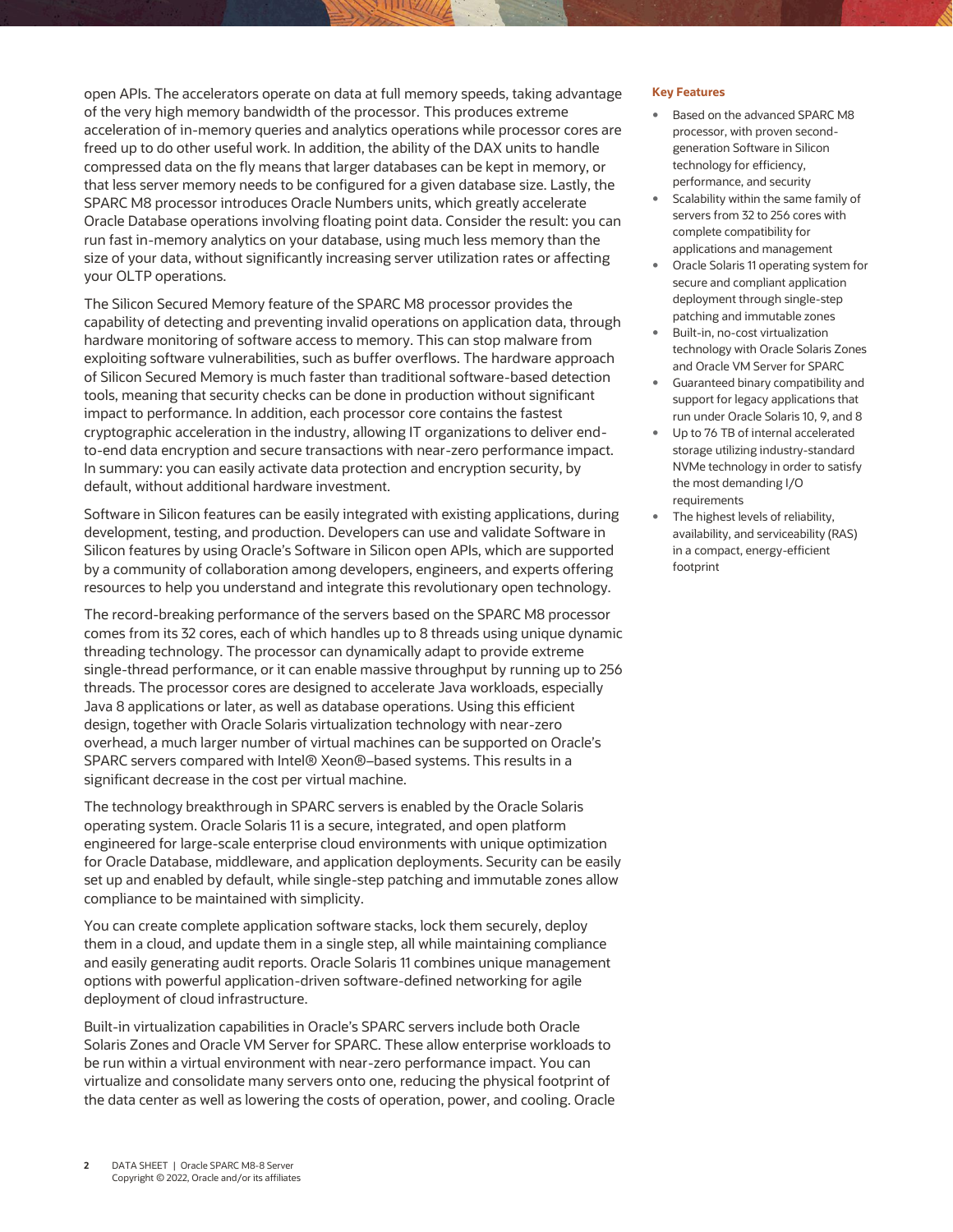Solaris Zones technology provides the capability to run legacy applications that require earlier versions of Oracle Solaris.

The SPARC M8-8 server offers one or two physical domains. This feature allows the flexibility to isolate applications or workloads within a single managed system. When using two physical domains, the server offers up to four processors per domain. When using a single physical domain with up to eight processors, the SPARC M8-8 server allows for high scalability in a large memory footprint.

Other advanced capabilities of the SPARC M8-8 server are large memory capacity, higher bandwidth, and minimal latency, which are achieved through four enhanced memory controllers per socket, faster and reduced-power DDR4 memory, and prefetch acceleration techniques. The I/O subsystem supports low-profile PCIe 3.0 adapters and industry-standard NVMe flash technology to provide high-capacity storage with minimal latency.

All Oracle servers ship with comprehensive server management tools at no additional cost. Oracle Integrated Lights Out Manager (Oracle ILOM) utilizes industry-standard protocols to provide secure and comprehensive local and remote management, including power management and monitoring, fault detection, and notification. Oracle Premier Support customers have access to My Oracle Support and multiserver management tools in Oracle Enterprise Manager Ops Center, a system management tool that, in conjunction with Oracle Enterprise Manager, coordinates servers, storage, and networking for a complete cloud infrastructure as a service (IaaS). Oracle Enterprise Manager Ops Center also features an automated service request capability, whereby potential issues are detected and reported to Oracle's support center without user intervention, ensuring the maximum service levels and simplified support.

# **SPARC M8-8 SERVER SPECIFICATIONS**

# **ARCHITECTURE**

#### Processor

- Thirty-two core, 5.0 GHz SPARC M8 processor
- Up to 256 threads per processor (up to 8 threads per core)
- Eight Data Analytics Accelerator units per processor, each supporting four concurrent in-memory analytics engines with decompression
- Thirty-two on-chip encryption instruction accelerators (one per core) with direct non-privileged support for 16 industry-standard cryptographic algorithms: AES, Camellia, CRC32c, DES, 3DES, DH, DSA, ECC, MD5, RSA, SHA-1, SHA-224, SHA-256, SHA-3, SHA-384, and SHA-512
- Thirty-two floating-point units and thirty-two Oracle Numbers units per processor (one per core)
- One random number generator (one per processor)

#### Cache per Processor

- Level 1: 32 KB instruction and 16 KB data per core
- Level 2: 256 KB L2 I\$ per four cores, 128 KB L2 D\$ per core
- Level 3: 64 MB L3\$ on chip

# System Configuration

- Two to eight processors per system
- Can be ordered with either one or two physical domains; this option is set at the factory and cannot be changed onsiteCan be ordered with either one or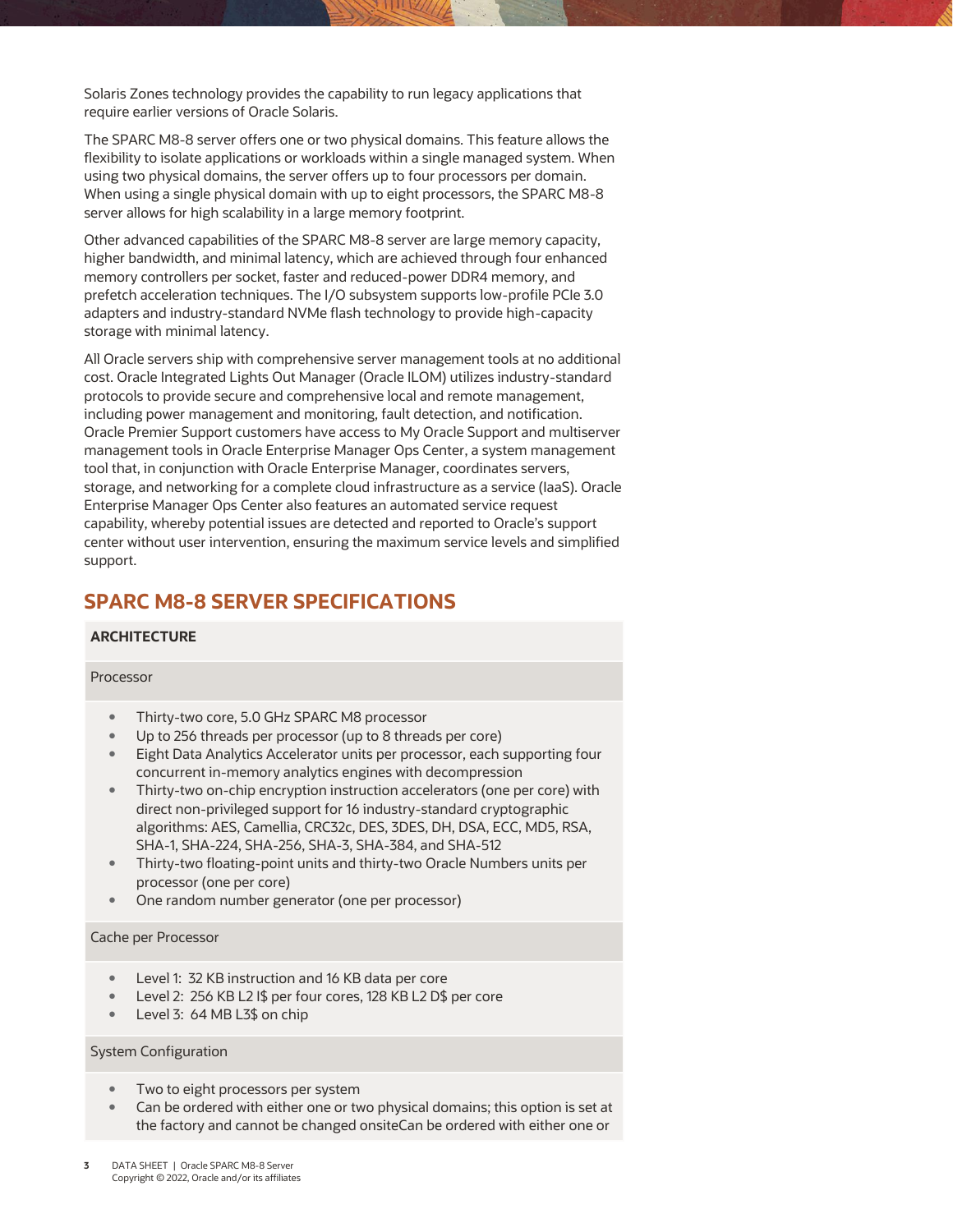two physical domains; this option is set at the factory and cannot be changed onsite

- Sixteen dual inline memory modules (DIMM) slots per processor supporting half and fully populated memory configurations using either 32 GB, 64 GB or 128 GB DDR4 DIMMs
	- 16 TB maximum memory configuration with 128 GB DIMMs

#### System Architecture

SPARC V9 architecture, ECC protected

#### **STANDARD/INTEGRATION INTERFACES**

 Up to 24 low-profile PCIe 3.0 (x16) slots, each accessed via a hot-pluggable carrier

## **MASS STORAGE AND MEDIA**

Internal storage:

 Up to twelve 6.4 TB NVMe solid state drives using Oracle Flash Accelerator F640 v2 PCIe cards

External storage:

 Oracle offers a complete line of best-in-class, innovative storage, hardware, and software solutions, along with renowned world-class service and support. For more information, please refer to **[oracle.com/storage](http://www.oracle.com/storage)**

### **POWER SUPPLIES**

- Six hot-swappable AC 3,000 W redundant  $(N + N)$  power supplies
- Voltage 200 to 240 VAC, frequency 50/60 Hz
- For systems that are factory configured in a rack, there are two power distribution unit (PDU) options with two PDUs each
	- Low voltage (3Ø, three input cables, 200–220 VAC phase to phase, 60 Hz, max line current 24 A)
	- High voltage (3Ø, three input cables, 200–240 VAC phase to neutral, 50 Hz, max line current 16 A)

# **KEY RAS FEATURES**

- Hardware physical partitions with electrical isolation when the server is ordered with two physical domains
- Hot-pluggable PCIe card carriers
- Redundant, hot-swappable power supplies and fans
- Environmental monitoring
- xtended memory protection with error correction within single SDRAM, triple-bit detection across SDRAMs, page retirement, memory scrubbing, cyclic redundancy check (CRC), message retry, and lane retire in hardware
- DIMM sparing enabled with fully populated memory slots, increasing system reliability and uptime
- System Interconnect: message retry, link retrain, and lane failover
- Easy component replacement
- Fault Management Architecture and Predictive Self Healing
- Live operating system upgrades
- Firmware updates during system operation
- Redundant system clock synthesizers on each CPU-memory-I/O board
- Redundant hot-swappable service processors with automatic failover
- **4** DATA SHEET | Oracle SPARC M8-8 Server Copyright © 2022, Oracle and/or its affiliates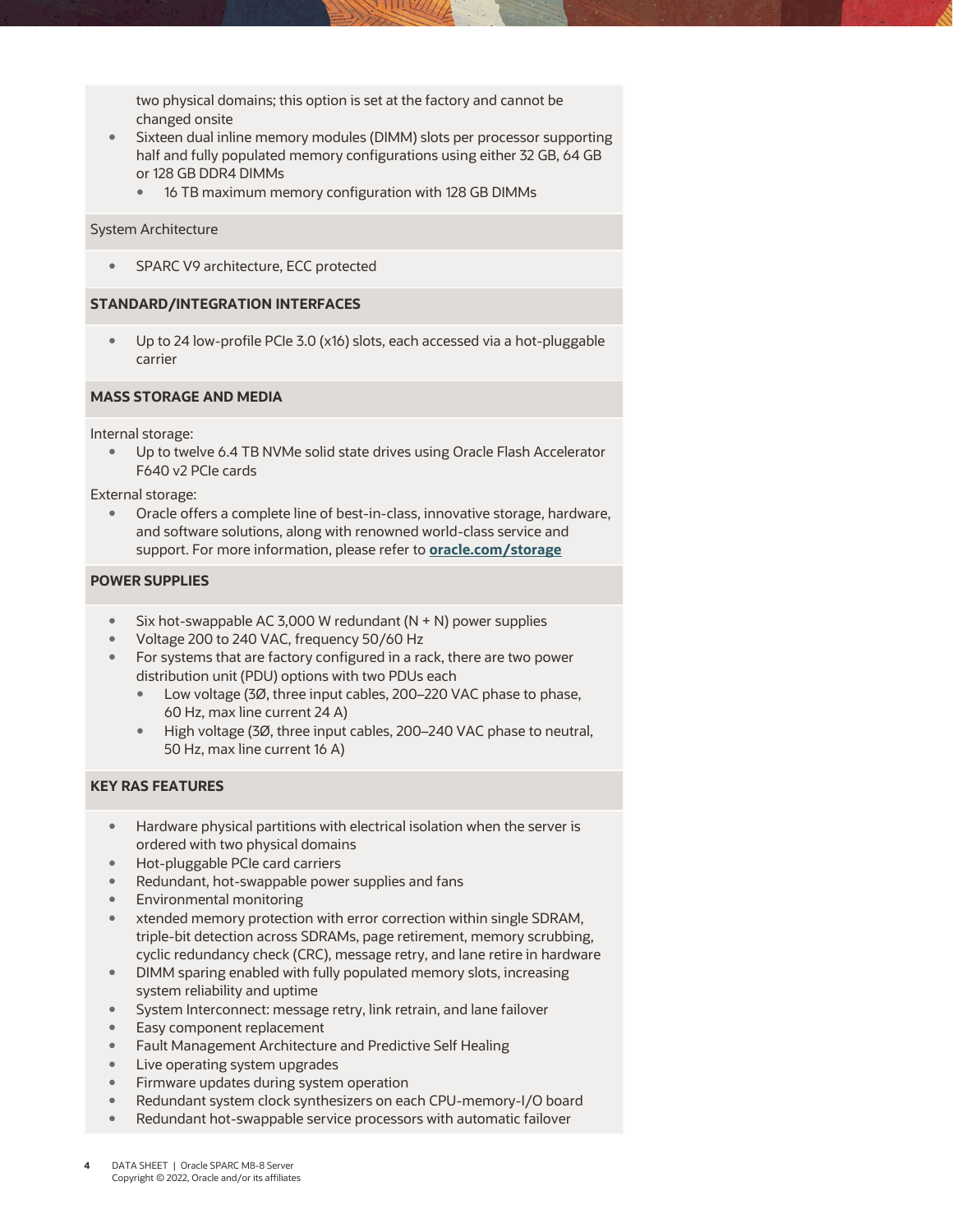Dedicated PCIe root complexes for every slot for isolated I/O virtualization

# **SOFTWARE**

# Operating System

Oracle recommends the latest version of Oracle Solaris 11.4 for enhanced performance and functionality, including features enabled by Software in Silicon technology

- Control domain: Oracle Solaris 11.3 SRU 24 or later
- The following versions are supported within guest domains:
	- Oracle Solaris 11.3 SRU 24 or later
	- Oracle Solaris 10 1/13\*
		- \* Plus required patches

Applications certified for Oracle Solaris 9 or 8 only may run in an Oracle Solaris 9 or 8 branded zone running within an Oracle Solaris 10 guest domain.

Software Included

- Oracle Solaris 11.4 (latest version), which includes Oracle VM Server for SPARC
- Oracle Solaris ZFS (default file system)

#### Virtualization

Built-in, no-cost Oracle VM Server for SPARC provides the flexibility and power for running multiple logical domains in a single server. Multiple Oracle Solaris Zones may be run within a single Oracle VM Server for SPARC logical domain.

# **ENVIRONMENT**

Operating temperature:

- 5° C to 35° C at 0 to 500 m (41° F to 95° F at 0 to 1,640 ft.)
- 5° C to 33° C at 501 to 1,000 m (41° F to 93.2° F at 1,661 to 3,281 ft.)
- 5° C to 31° C at 1,001 to 1,500 m (41° F to 87.7° F at 3,282 to 4,921 ft.)
- 5° C to 29° C at 1,501 to 3,000 m (41° F to 84.2° F at 4,922 to 10,000 ft.)
- Except in China markets where regulations might limit installations to a maximum altitude of 2 km/6,560 ft.

Nonoperating temperature:

- Nonoperating temperature: 0° C to 50° C (32° F to 122° F), maximum altitude 12,000 m (40,000 ft.)
- Note: Temperature ramp rate must not exceed 20° C (36° F) per hour.

Operating relative humidity: 20% to 80%, 27˚ C (81˚ F) max wet bulb temperature, noncondensing

Note: Humidity ramp rate must not exceed 30% per hour.

Nonoperating relative humidity: Up to 85%, 40˚ C (104˚ F) max wet bulb temperature, noncondensing. Max dew point: 28˚ C (82˚ F).

Note: Humidity ramp rate must not exceed 20% per hour.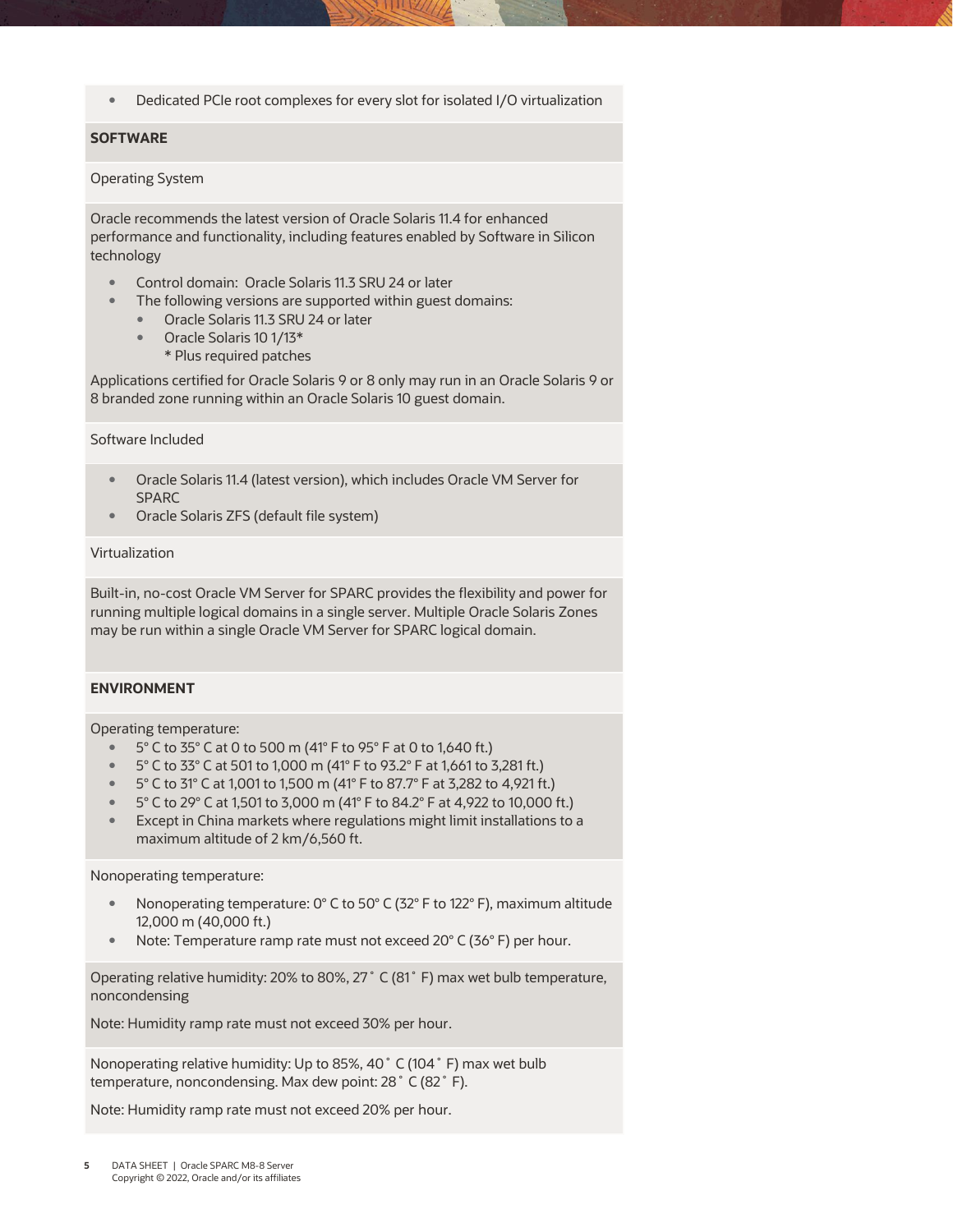Operating altitude: Up to 3,000 m (10,000 ft.) except in China markets where regulations may limit installations to a maximum altitude of 2 km (6,560 ft.)

Nonoperating altitude: Up to 12,000 m (Up to 39,370 ft.)

Acoustic noise (idle/max. power)

- Bystander: 76.7/85.7
- Sound power: 85.3/93.1

#### Airflow requirements

Maximum: 860 CFM; typical: 590 CFM

## **REGULATIONS (MEETS OR EXCEEDS THE FOLLOWING REQUIREMENTS)**

#### **Safety:**

 UL/CSA 60950-1, EN 60950-1, and IEC 60950-1 CB Scheme with all country differences

### **EMC:**

- FCC 47 CFR 15, ICES-003, EN55022, EN61000-3-11, and EN61000-3-12
- Immunity: EN 55024

#### **Certifications:**

 North America Safety (NRTL), European Union (EU), International CB Scheme, HSE Exemption (India), BSMI (Taiwan), RCM (Australia), MSIP (Korea), and VCCI (Japan)

# **European Union directives:**

 Restriction of Hazardous Substances (RoHS) Directive 2014/35/EU Low Voltage Directive, 2014/30/EU EMC Directive, 2011/65/EU RoHS Directive, and 2012/19/EU WEEE Directive

All standards and certifications referenced are to the latest official version. For additional detail, please contact your sales representative.

Other country regulations/certifications may apply.

# **DIMENSIONS AND WEIGHT**

- Height racked: 78.74 in. (2,000 mm); without rack: 17.2 in. (438 mm); 10RU
- Width racked: 23.62 in. (600 mm); without rack: 19.0 in. (483 m)
- Depth racked: 47.24 in. (1,200 mm); without rack: 32.0 in. (813 mm)
- Maximum weight racked: approx. 917 lb. (416 kg); without rack: 425 lb. (193 kg)